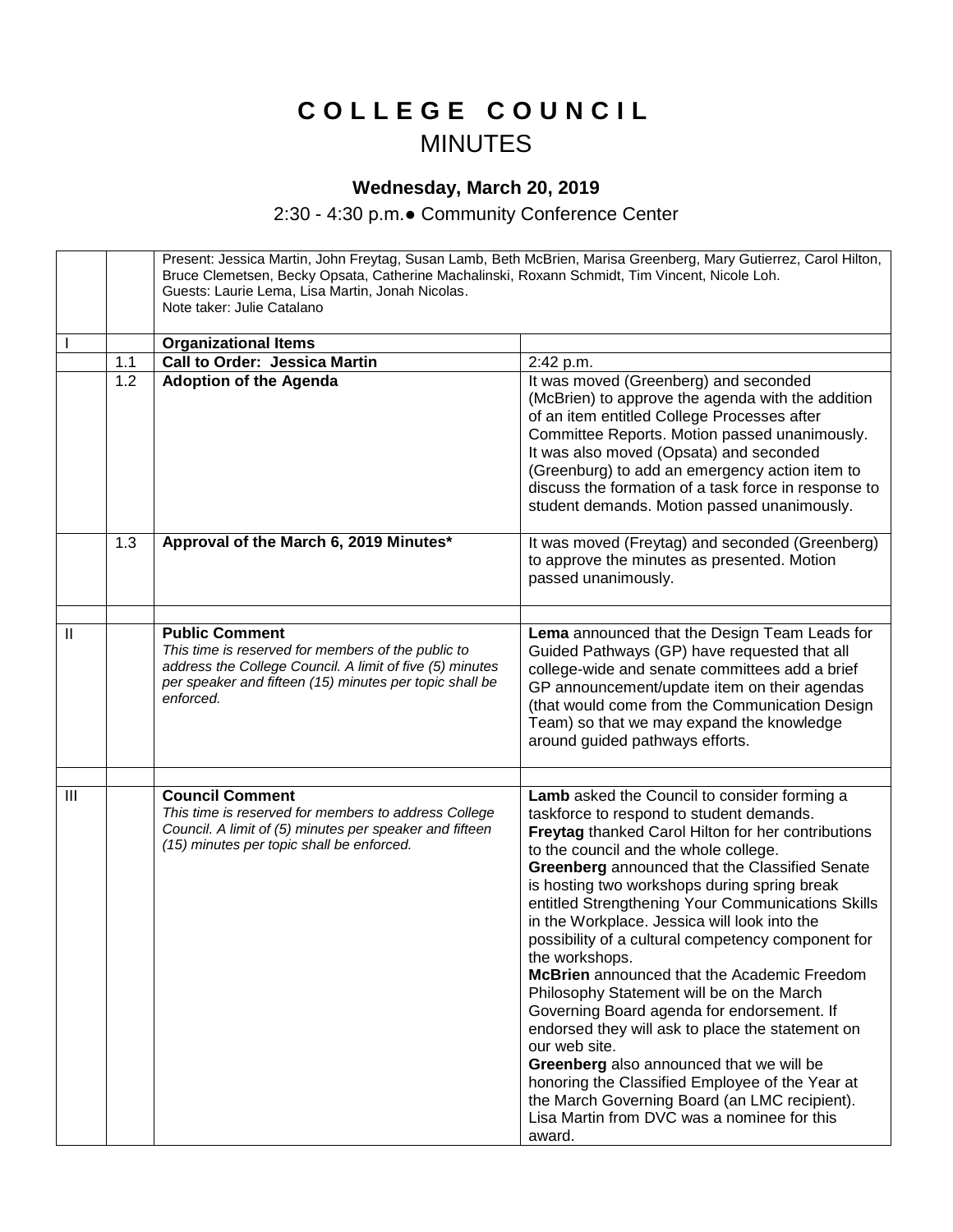| III    | 3.1 | <b>Emergency Action Item: Discuss the formation</b><br>of a task force                                                                                                                                                           | It was moved (Machalinski) and seconded<br>(Greenberg) to form a taskforce of the College<br>Council to respond to the student demands and<br>related issues, working with ASDVC and other<br>college constituencies to provide recommendations<br>and next steps to the Council by the end of the<br>semester. Motion passed unanimously. Clemetsen<br>will take the lead in forming the taskforce.                                                                                                                |
|--------|-----|----------------------------------------------------------------------------------------------------------------------------------------------------------------------------------------------------------------------------------|---------------------------------------------------------------------------------------------------------------------------------------------------------------------------------------------------------------------------------------------------------------------------------------------------------------------------------------------------------------------------------------------------------------------------------------------------------------------------------------------------------------------|
| IV     |     | Safety Committee update and next steps -<br>action may be taken                                                                                                                                                                  | Lisa Martin gave an update on Safety Committee<br>activities including posters in every classroom and<br>public spaces, updating evacuation maps, building<br>monitor/area monitor identification and trainings,<br>forums on both campuses in May.<br>Martin asked for next steps for building/area<br>monitors. Council will agendize how we<br>institutionalize all the things the safety committee<br>would like to see accomplished. Martin will provide<br>a list of the things to accomplish to the Council. |
| $\vee$ |     | College Procedures - first read: 6102.01,<br>5018.06, 5018.01*- action may be taken                                                                                                                                              | Opsata introduced three procedures:<br>6102.01 Computer Center Usage (recommend<br>delete), 5018.06 Tentative and Adopted Budget<br>Process (recommend delete) 5018.01 Budget<br>Allocation Process (recommend revisions).<br>Opsata will get the procedures on the Academic<br>and Classified Senate's agendas for review.                                                                                                                                                                                         |
| VI     |     | College Procedures - second read: 2101.01<br>Enrollment at the Children's Center, 5030.02<br>Websites, 6100.01 College Flags, 2090.07<br>Reassigned Time Guidelines, 3012.03 Cafeteria<br><b>Conduct</b> $-$ action may be taken | It was moved (Greenberg) and seconded<br>(Machalinski) to accept edits and deletions as<br>presented. The first four procedures were revised<br>and 3012.03 Cafeteria Conduct was deleted.<br>Motion passed unanimously.                                                                                                                                                                                                                                                                                            |
| VII    |     | Classroom Standards* - action may be taken                                                                                                                                                                                       | McBrien gave a review of the project. It was moved<br>(Freytag) and seconded (Gutierrez) to accept the<br>report. Motion passed unanimously.                                                                                                                                                                                                                                                                                                                                                                        |
| VIII   |     | <b>ACCJC Annual Report</b> - action may be taken                                                                                                                                                                                 | Opsata shared the report.                                                                                                                                                                                                                                                                                                                                                                                                                                                                                           |
| IX     |     | Vision for Success Goal Setting* - action may<br>be taken                                                                                                                                                                        | Opsata shared the goals in a PowerPoint<br>presentation. RPEC has discussed these goals. It<br>was moved (Machalinski) and seconded<br>(Greenberg) to task Opsata with presenting these<br>goals to the senates.                                                                                                                                                                                                                                                                                                    |
| X      |     | <b>Committee Reports</b><br><b>RPEC</b><br><b>Budget</b><br>Program Review<br>Other<br>– action may be taken                                                                                                                     | RPEC-Machalinski reported that people are using<br>the online form which is exciting to the committee.<br>Budget-Hilton reported that the committee hopes<br>to finalize recommendations to their charge and                                                                                                                                                                                                                                                                                                        |